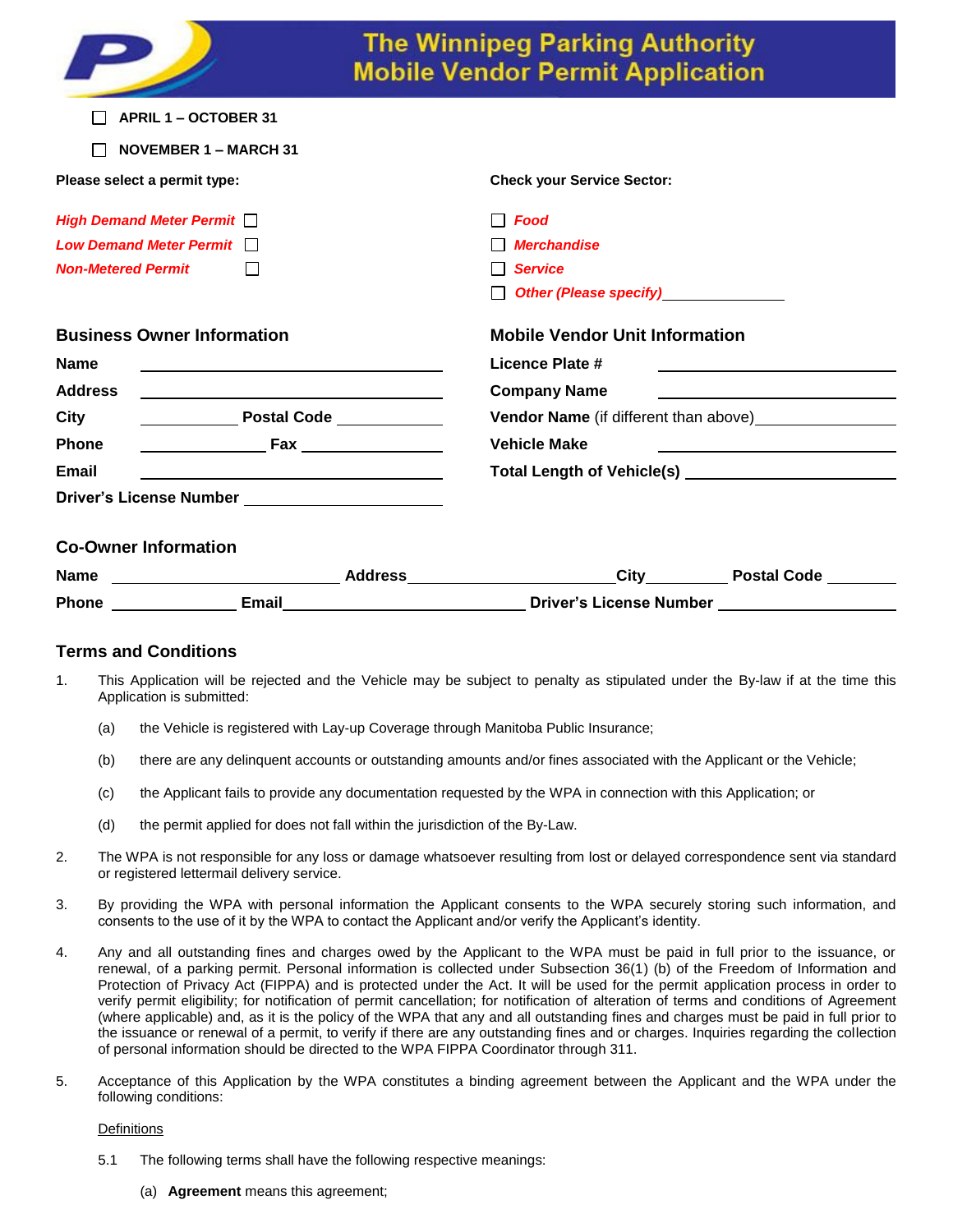- (b) **Applicant** means the applicant identified on this application;
- (c) **Application** means this application;
- (d) **By-law** means the Winnipeg Parking By-Law No. 86/2016, the Municipal By-Law Enforcement Act Enabling By-Law No. 59/2016, the Winter Parking Ban By-Law No. 76/2011, as applicable, and any replacement By-Laws, as the case may be;
- (e) **City** means the City of Winnipeg;
- (f) **Dash Card** means a permit displayed on the Vehicle's dashboard so as to be visible from the exterior of the Vehicle;
- (g) **Permit** means any parking permit issued pursuant to this Agreement;
- (h) **Transponder** means an access device used to gain entry to the parking facility;
- (i) **Vehicle** means the vehicle identified on the Application and any additional vehicle(s) linked with the Permit, where allowed by the permit type;
- (j) **Virtual Permit** means a Permit which is identified by the Vehicle's licence plate and which is not displayed within the Vehicle;
- (k) **WPA** means the City of Winnipeg Parking Authority.

### Applicant Obligations

- 5.2 The Applicant is responsible for compliance with the terms of the Agreement, and for the compliance by the Vehicle.
- 5.3 The Applicant shall park courteously and shall comply with all regulations, instructions, benefits and penalties, as may be applied by the City in accordance with its By-Laws, including but not limited to tagging and towing of the Vehicle.
- 5.4 The Applicant shall park in the above specified parking facility and in the above specified reserved parking stall (if assigned) in accordance with the terms of the Agreement.
- 5.5 The Applicant shall notify the WPA of any change of licence plate number, contact address, or vehicle registration by completing the Licence Plate Registration Form located on the WPA's website and submitting same to the WPA. Failure to do so constitutes a violation of this Agreement and the Vehicle may be subject to penalty pursuant to the By-Law, including but not limited to revocation of the Permit and tagging and/or towing of the Vehicle.
- 5.6 The Permit is non-transferable between individuals or vehicles and is valid for use by the Applicant and the Vehicle only. Additional vehicles may not be linked to the Permit except where permitted by permit type.

#### Limitation of Liability

5.7 The City and the WPA shall not be liable for injury to or loss suffered by any persons using the parking facility or parking stall specified above, or for loss of or damage to vehicles and their contents. The City shall be free from any and all liability or claim arising due to any injury to employees of the City, third persons, or members of the public, or their property, caused by any act or omission of the Applicant and which is attributable to the Applicant's use of the specified parking facility and/or parking stall.

#### **Termination**

- 5.8 The Applicant may terminate this Agreement by providing one full calendar months' written notice to the WPA by filling out the Permit Cancellation Form located on the WPA's website and delivering it to the WPA or submitting it by email to [wpa](mailto:wpa-permits@winnipeg.ca)[permits@winnipeg.ca](mailto:wpa-permits@winnipeg.ca) or by fax to 204-986-5155. The Applicant shall provide any such notice to the WPA on or before the  $1<sup>st</sup>$  day of the month for cancellation to be effective the last day of that month. In the event that any such notice is provided to the WPA on the  $2^{nd}$  of the month or later, the notice period shall be deemed to begin on the 1<sup>st</sup> day of the following month and cancellation will be effective on the last day of the month following the notice period. In such an event, the Applicant shall be responsible for additional charges.
- 5.9 The WPA may terminate or alter the terms of this Agreement by providing one full calendar months' written notice of alteration or termination to the Applicant. Any such alteration or termination shall be at the sole discretion of the WPA.
- 5.10 The WPA may revoke, suspend, or cancel the Permit without notice at any time for any violation of the terms of this Agreement, for non-payment or returned payment, or for any illegal activities by the Applicant. In the event that the Permit is revoked, suspended, or cancelled by the WPA, the Applicant may be subject to penalty as stipulated under the By-Law, including but not limited to tagging and towing, and the Applicant may be unable to reapply for a new permit for the period set out in the By-Law.
- 5.11 In the event this Agreement is terminated by either party, any Transponder issued to the Applicant in connection with this Agreement must be returned to the Winnipeg Parking Authority Office (495 Portage Avenue, Winnipeg, MB R3B 2E4), within 5 days following the date cancellation becomes effective, after which time any deposits paid to the WPA shall be forfeit.